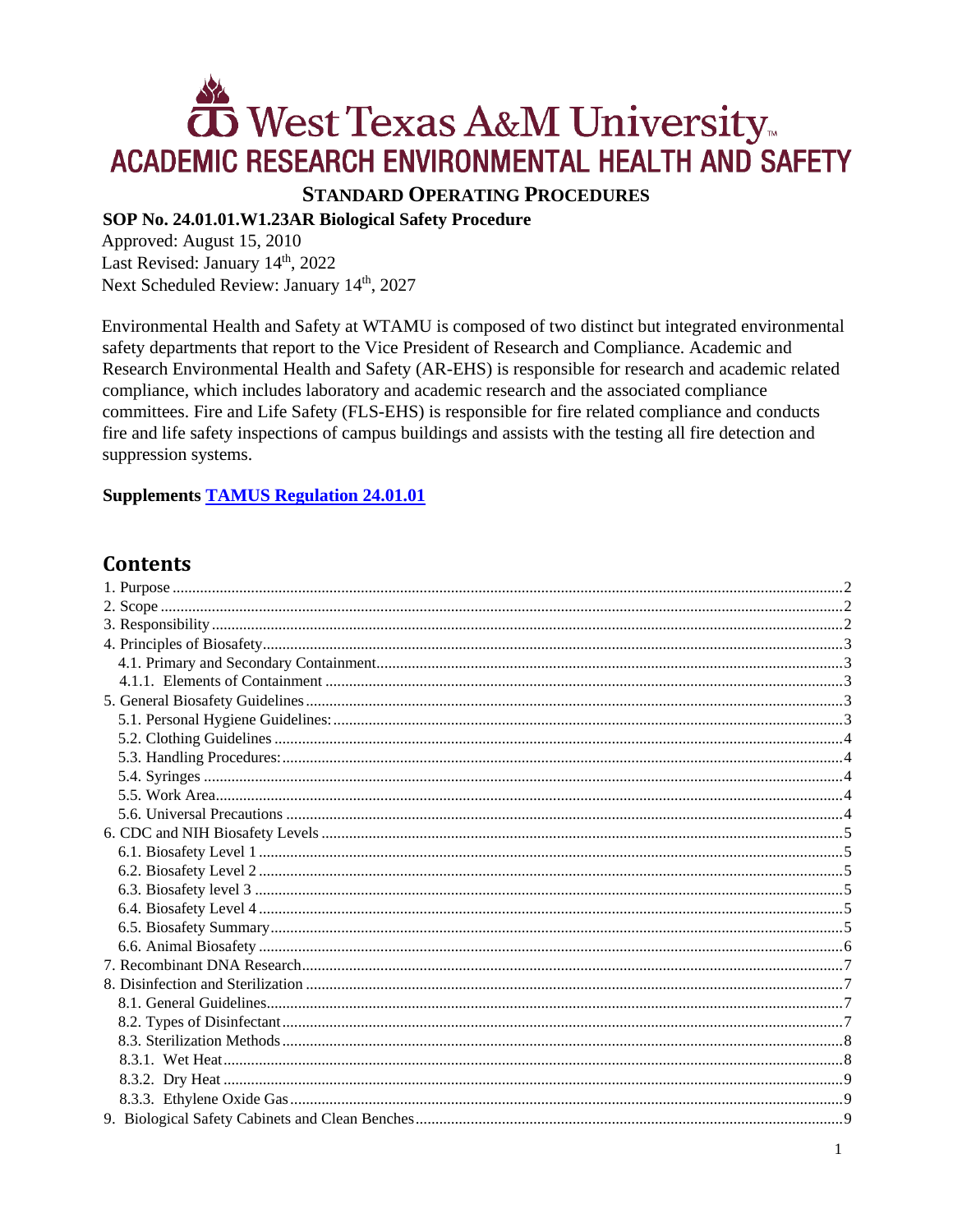## <span id="page-1-0"></span>**1. Purpose**

The following information is provided to assist WTAMU departments in developing procedures, including biological safety SOP and Laboratory Manuals, to meet biological safety requirements to protect students, employees, and the environment. This procedure sets forth recommended minimum requirements that need to be followed to maximize the safety of all workers.

## <span id="page-1-1"></span>**2. Scope**

The following procedure applies to all WTAMU Departments including all staff, students, employees, and visitors who may come in contact with or be near any biological hazards or biological experiments. The procedure is provided to ensure the safety of all occupants of WTAMU.

# <span id="page-1-2"></span>**3. Responsibility**

The AR-EHS will:

- Assist in identifying safety procedures as necessary.
- $\triangleright$  Assist with training as appropriate.
- $\triangleright$  Monitor program compliance.
- $\triangleright$  Assist in the selection of atmospheric monitoring equipment, personal protective equipment, and other necessary equipment.

The department/supervisor will:

- $\triangleright$  Identify persons handling biological agents.
- Provide atmospheric monitoring equipment, personal protective equipment, and all other necessary equipment.
- $\triangleright$  Provide proper training for persons handling biological agents.

The employee/student will follow guidelines described in this procedure and other required programs to assure safe biological material handling procedures.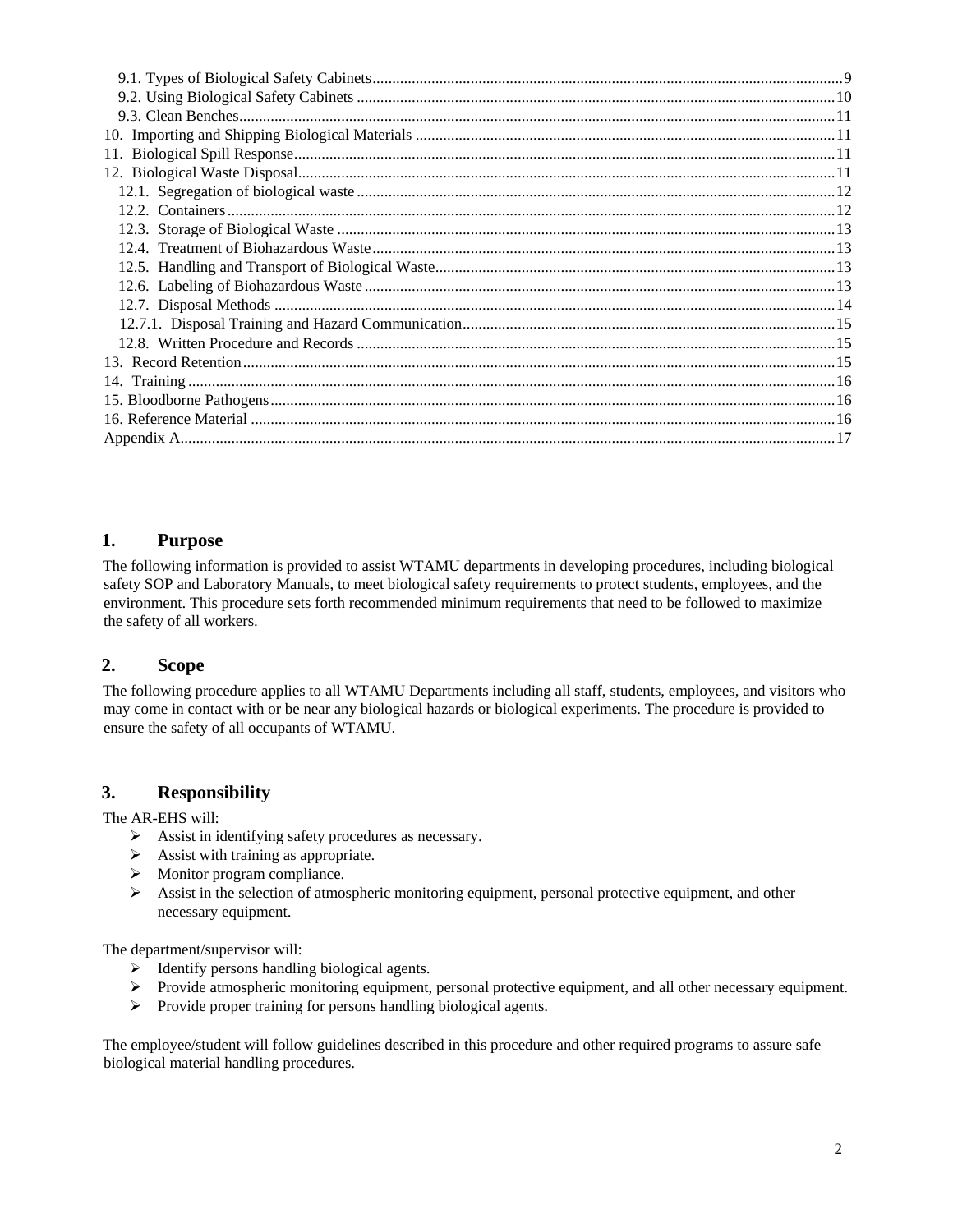## <span id="page-2-0"></span>**4. Principles of Biosafety**

The primary principle of biological safety (i.e., biosafety) is containment. The term *containment* refers to a series of safe methods for managing infectious agents in the laboratory. The purpose of containment is to reduce or eliminate human and environmental exposure to potentially harmful agents.

<span id="page-2-1"></span>4.1. Primary and Secondary Containment

There are two levels of biological containment: primary and secondary.

- $\triangleright$  Primary containment protects people and the immediate laboratory environment from exposure to infectious agents. Good microbial techniques and safety equipment provide sufficient primary containment. Examples of primary barriers include safety equipment such as biological safety cabinets, enclosed containers, and safety centrifuge cups. Occasionally, when it is impractical to work in biological safety cabinets, personal protective equipment, such as lab coats and gloves, may act as the primary barrier between personnel and infectious materials.
- $\triangleright$  Secondary containment protects the environment external to the laboratory from exposure to infectious materials. Good facility design and operational practices provide secondary containment. Examples of secondary barriers include work areas that are separate from public areas, decontamination facilities, handwashing facilities, special ventilation systems, and airlocks.

## <span id="page-2-2"></span>4.1.1. Elements of Containment

The three key elements of biological containment are:

- $\blacktriangleright$  Laboratory practices.
- $\triangleright$  Safety equipment.
- $\triangleright$  Facility design.

To ensure minimal exposure, employees must assess the hazards associated with their work and determine how to apply the biosafety principle appropriately.

*IMPORTANT: Employees working with infectious agents or potentially infectious materials must be aware of the hazards associated with their work. These workers must be trained and proficient in biosafety procedures and techniques.* 

# <span id="page-2-3"></span>**5. General Biosafety Guidelines**

Biohazardous materials require special safety precautions and procedures. Follow these guidelines when working with infectious agents:

## <span id="page-2-4"></span>5.1. Personal Hygiene Guidelines:

Wash your hands thoroughly, as indicated below:

- $\triangleright$  After working with any biohazard.
- $\triangleright$  After removing gloves, laboratory coat, and other contaminated protective clothing.
- $\triangleright$  Before eating, drinking, smoking, or applying cosmetics.
- $\triangleright$  Before leaving the laboratory area.

Do not touch your face when handling biological material.

Never eat, drink, smoke, or apply cosmetics in the work area.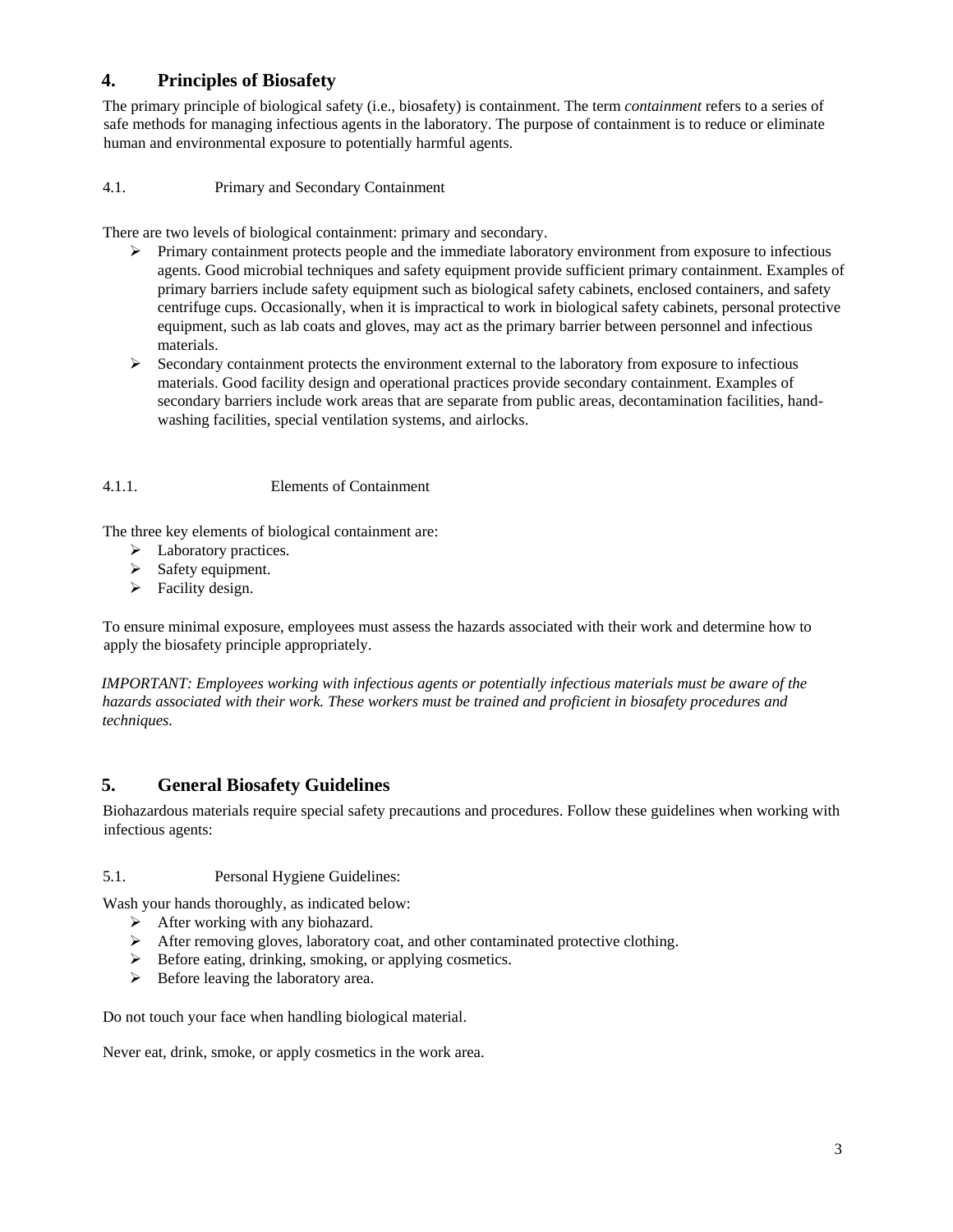## <span id="page-3-0"></span>5.2. Clothing Guidelines:

Always wear a wrap-around gown or scrub suit, gloves, and a surgical mask when working with infectious agents or infected animals.

- Wear gloves *over* gown cuffs.
- Never wear contact lenses around infectious agents.
- $\triangleright$  Do not wear potentially contaminated clothing outside the laboratory area.

To remove contaminated clothing, follow these steps:

- $\triangleright$  Remove booties from the back.
- $\triangleright$  Remove head covering from the peak.
- $\triangleright$  Untie gown while wearing gloves.
- $\triangleright$  Remove gloves by peeling them from the inside out.
- $\triangleright$  Remove the gown by slipping your finger under the sleeve cuff of the gown.

## <span id="page-3-1"></span>5.3. Handling Procedures:

To avoid accidents in the laboratory resulting from improper handling of materials:

- $\triangleright$  Use mechanical pipetting devices.
- $\triangleright$  Minimize aerosol production.
- $\triangleright$  Add disinfectant to water baths for infectious substances.
- $\triangleright$  Use trunnion cups with screw caps for centrifuging procedures. Inspect the tubes before use.
- $\triangleright$  Use secondary leak-proof containers when transporting samples, cultures, inoculated petri dishes, and other containers of biohazardous materials.

## <span id="page-3-2"></span>5.4. Syringes

Avoid using syringes and needles whenever possible. If a syringe is necessary, minimize your chances of exposure by following these guidelines.

- $\triangleright$  Use a needle-locking or disposable needle unit.
- $\triangleright$  Take care not to stick yourself with a used needle.
- $\triangleright$  Place used syringes into a pan of disinfectant without removing the needles.
- $\triangleright$  Do not place used syringes in pan containing pipets or other glassware that requires sorting.
- $\triangleright$  Do not recap used needles.
- Dispose of needles in an approved sharp container.

## <span id="page-3-3"></span>5.5. Work Area

- $\triangleright$  Keep laboratory doors shut when experiments are in progress.
- Limit access to laboratory areas when experiments involve biohazardous agents.
- $\triangleright$  Ensure that warning signs are posted on laboratory doors. These signs should include the universal biohazard symbol and the approved biosafety level for the laboratory.
- $\triangleright$  Ensure that vacuum lines have a suitable filter trap.
- $\triangleright$  Decontaminate work surfaces daily and after each spill.  $\triangleright$  Decontaminate all potentially contaminated equipment.
- > Transport contaminated materials in leak-proof containers.
- $\triangleright$  Keep miscellaneous material (i.e., books, journals, etc.) away from contaminated areas.
- $\triangleright$  Completely decontaminate equipment before having maintenance or repair work done.

## <span id="page-3-4"></span>5.6. Universal Precautions

Clinical and diagnostic laboratories often handle specimens without full knowledge of the material's diagnosis; these specimens may contain infectious agents. To minimize exposure, observe universal precautions when handling any biological specimen. Consider all specimens to be infectious and treat these materials as potentially hazardous.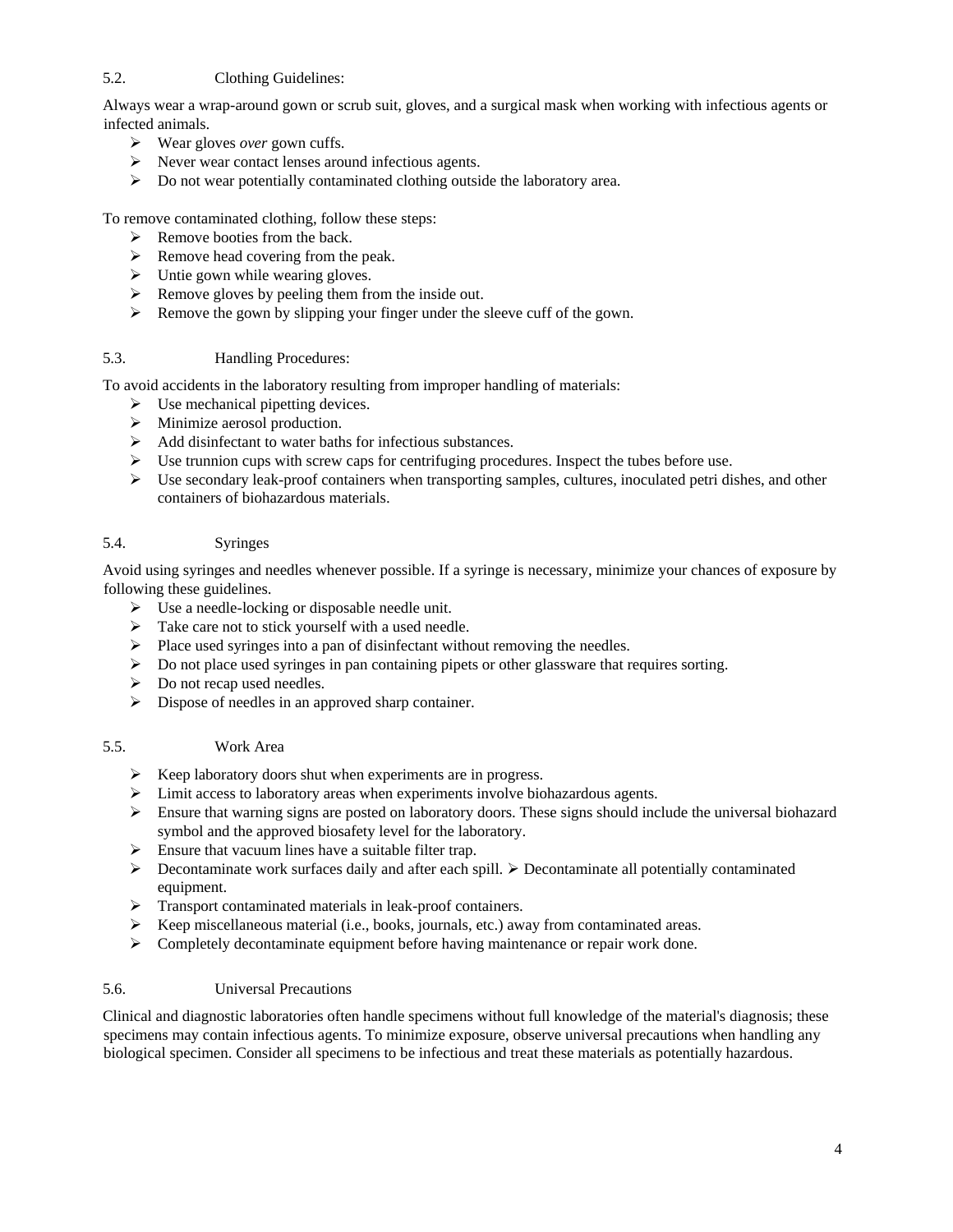# <span id="page-4-0"></span>**6. CDC and NIH Biosafety Levels**

The Centers for Disease Control (CDC) and the National Institute of Health (NIH) have established four biosafety levels consisting of recommended laboratory practices, safety equipment, and facilities for various types of infectious agents. Each biosafety level accounts for the following.

- $\triangleright$  Operations to be performed.
- $\triangleright$  Known and suspected routes of transmission.
- > Laboratory function.

## <span id="page-4-1"></span>6.1. Biosafety Level 1

Biosafety Level 1 precautions are appropriate for facilities that work with defined and characterized strains of viable organisms that do not cause disease in healthy adult humans (e.g., *Bacillus subtilis* and *Naegleria gruberi*). Level 1 precaution relies on standard microbial practices without special primary or secondary barriers. Biosafety Level 1 criteria are suitable for undergraduate and secondary education laboratories.

## <span id="page-4-2"></span>6.2. Biosafety Level 2

Biosafety Level 2 precautions are appropriate for facilities that work with a broad range of indigenous moderaterisk agents known to cause human disease (e.g., hepatitis B virus, salmonellae, and *Toxoplasma* spp.). Level 2 precautions are necessary when working with human blood, body fluids, or tissues where the presence of an infectious agent is unknown. The primary hazards associated with Level 2 agents are injection and ingestion.

NOTE: Many WTAMU research laboratories should comply with Biosafety Level 2 criteria.

<span id="page-4-3"></span>6.3. Biosafety level 3

Biosafety Level 3 precautions apply to facilities that work with indigenous or exotic agents with the potential for aerosol transmission and lethal infection (e.g., *Mycobacterium tuberculosis*). The primary hazards associated with Level 3 agents are autoinoculation, ingestion, and inhalation. Level 3 precautions emphasize primary and secondary barriers. For primary protection, all laboratory manipulations should be performed in a biological safety cabinet or other enclosed equipment. Secondary protection should include controlled access to the laboratory and a specialized ventilation system.

NOTE: There are currently no Biosafety Level 3 facilities under WTAMU purview,

<span id="page-4-4"></span>6.4. Biosafety Level 4

Biosafety Level 4 precautions are essential for facilities that work with dangerous and exotic agents with a high risk of causing life-threatening disease, the possibility of aerosol transmission, and no known vaccine or therapy (e.g., Marburg or Congo-Crimean viruses). Level 4 agents require complete isolation. Class III biological safety cabinets or full-body, air-supplied, positive-pressure safety suits are necessary when working with level 4 agents. In addition, isolated facilities, specialized ventilation, and waste management systems are required.

NOTE: There are no Biosafety Level 4 facilities at WTAMU.

<span id="page-4-5"></span>6.5. Biosafety Summary

| <b>Safety</b> | <b>Agent</b>    | <b>Safety Practices</b> | <b>Primary Barriers</b> | <b>Secondary Barriers</b> |
|---------------|-----------------|-------------------------|-------------------------|---------------------------|
| Level         | Characteristics |                         |                         |                           |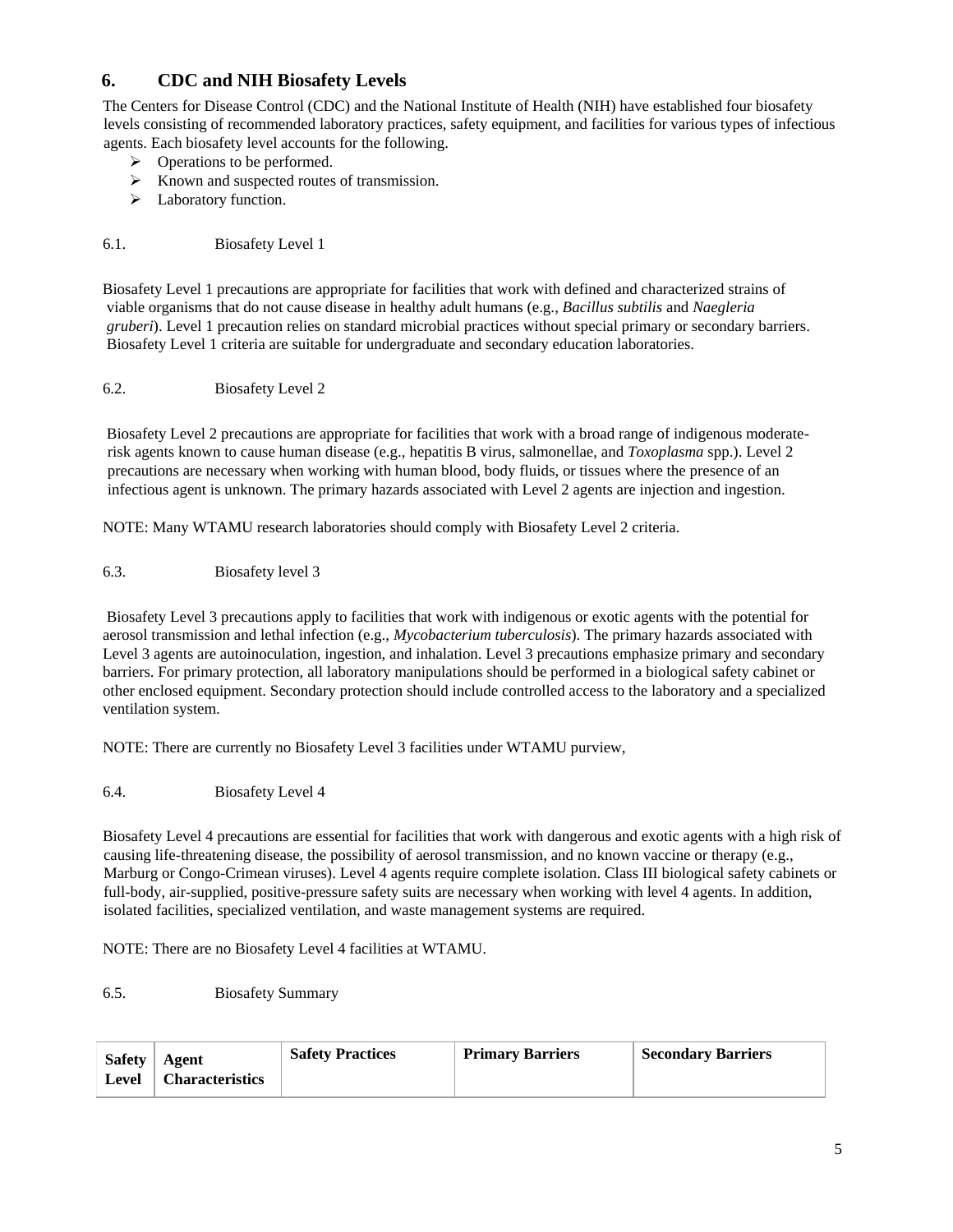| $\mathbf{1}$   | Not known to<br>cause disease in<br>healthy adults.                                                                                                                                            | <b>Standard Microbial</b><br>Practices                                                                                                                                                                                       | None                                                                                                                                                                                         | Open bench top sink<br>required.                                                                                                                                                                                          |
|----------------|------------------------------------------------------------------------------------------------------------------------------------------------------------------------------------------------|------------------------------------------------------------------------------------------------------------------------------------------------------------------------------------------------------------------------------|----------------------------------------------------------------------------------------------------------------------------------------------------------------------------------------------|---------------------------------------------------------------------------------------------------------------------------------------------------------------------------------------------------------------------------|
| $\overline{2}$ | Associated<br>with<br>human disease.                                                                                                                                                           | Level 1 precautions plus:<br>-Limited access<br>-Biological Safety SOP                                                                                                                                                       | Class I or II Biological<br>safety cabinet or other<br>physical containment                                                                                                                  | Level 1 precautions plus: -<br>Autoclave available                                                                                                                                                                        |
|                |                                                                                                                                                                                                | Biohazard<br>warning signs<br><b>Biosafety</b><br>manual defining needed<br>waste decontamination<br>or medical surveillance<br>policies                                                                                     | devices:<br>Laboratory coat<br>÷,<br>Gloves<br>Face protection as<br>$\overline{\phantom{a}}$<br>needed                                                                                      |                                                                                                                                                                                                                           |
| 3              | Indigenous or<br>exotic agent with<br>the potential for<br>aerosol<br>transmission.<br>Known to cause<br>disease with<br>serious or lethal<br>consequences.                                    | Level 2 precautions plus:<br>Controlled<br>$\frac{1}{2}$<br>access -<br>Decontamination of all<br>waste<br>Decontamination<br>of laboratory clothing<br>before laundering -<br><b>Baseline</b> serum<br>collected and stored | Class I or II<br><b>Biological safety</b><br>cabinet or other<br>physical containment<br>Protective<br>clothing<br>Gloves -<br>Respiratory protection<br>as needed                           | Level 2 precautions plus:<br>- Physical separation<br>from access corridors -<br>Self-closing, double door<br>access<br>Exhausted air not re-<br>circulated<br>Negative airflow into<br>$\bar{\phantom{a}}$<br>laboratory |
| 4              | Dangerous/exotic<br>agents which<br>pose high risk of<br>life-threatening<br>disease and<br>aerosol<br>transmitted<br>infection.<br>Related agents<br>with unknown<br>risk of<br>transmission. | Level 3 precautions<br>plus:<br>- Clothing change<br>before<br>entering<br>- Shower upon exit<br>- All material<br>decontaminated upon<br>exit from facility                                                                 | - All procedures<br>conducted in Class III<br>biological safety<br>cabinets or in Class I or<br>II safety cabinets with<br>full-body, air supplied,<br>positive pressure<br>personnel suits. | Level 3 precautions plus:<br>- Separate building or<br>isolated zone<br>- Dedicated<br>supply/exhaust,<br>vacuum, and<br>decontamination system<br>- Other requirements, as<br>necessary                                  |

## <span id="page-5-0"></span>6.6. Animal Biosafety

Refer to the Laboratory Safety and Health Management Procedure  $24.01.01$ .W1.18AR 3.2.1 and 3.2.2 for more information regarding the use of hazardous materials with laboratory research animals.

#### *IMPORTANT:*

*A copy of the CDC/NIH criteria for laboratory and animal biosafety levels is available from the*  AR-EHS Office. An online copy can be found at the following link: **Biosafety** in [Microbiological and Biomedical Laboratories—6th Edition \(cdc.gov\)](https://www.cdc.gov/labs/pdf/CDC-BiosafetyMicrobiologicalBiomedicalLaboratories-2020-P.pdf)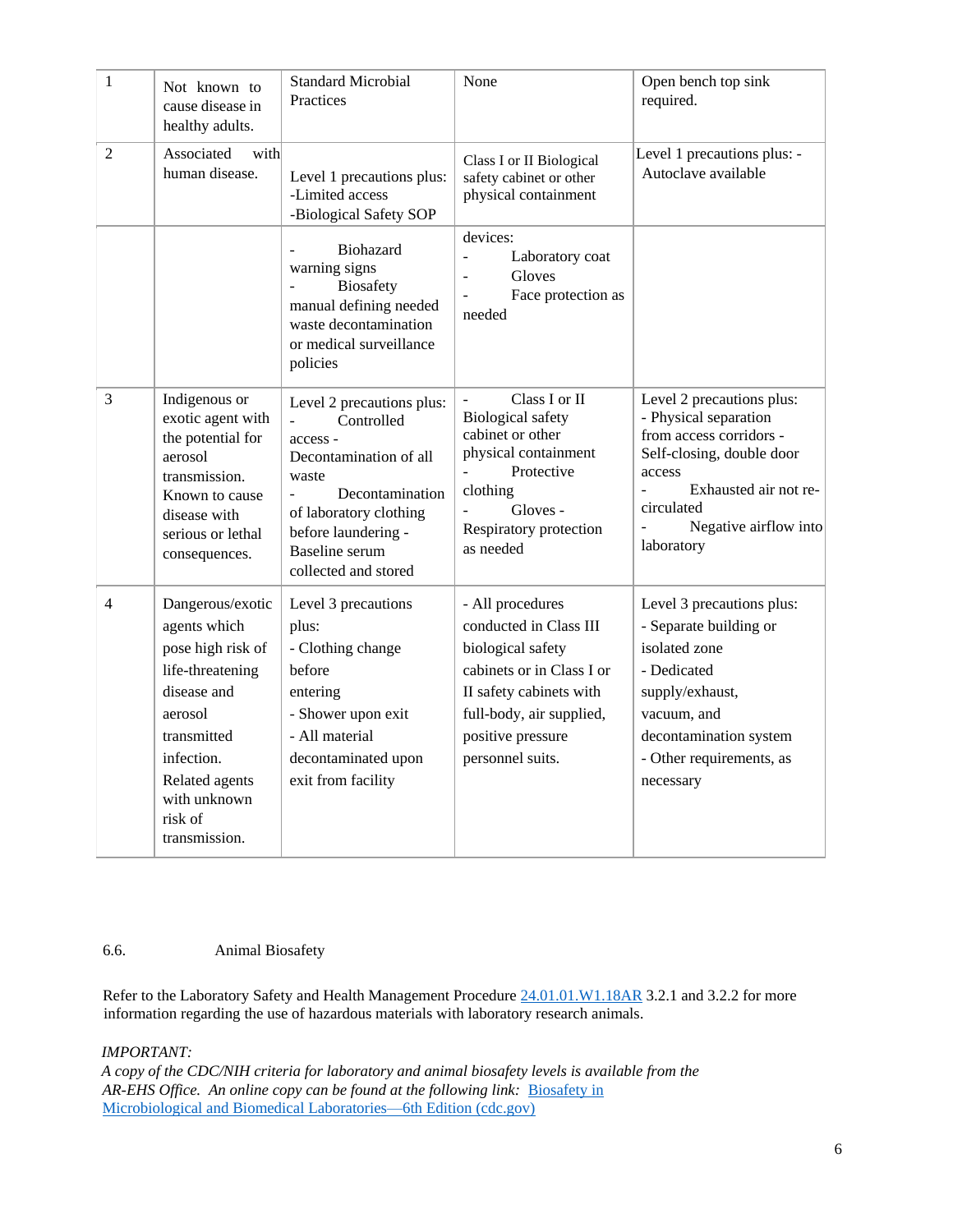## <span id="page-6-0"></span>**7. Recombinant DNA Research**

WTAMU is obligated to ensure that all recombinant DNA (rDNA) work conducted by its faculty and staff conforms to federal rDNA guidelines. The Institutional Biosafety Committee (IBC) reviews all protocols involving rDNA, decides the appropriateness of proposed containment procedures, and sets suitable biosafety levels. AR-EHS & the Biosafety Officer inspects individual laboratories and verifies that practices and facilities meet the requisite biosafety level assigned by the IBC. The federal rDNA guidelines define rDNA as "...molecules which are constructed outside of living cells by joining natural or synthetic DNA segments to DNA molecules that can replicate in a living cell." The federal definition also includes the replicated progeny of these molecules as well as cells, plants, and animals that harbor such molecules. Transgenic plants and animals also come under the guidelines, even if the transgenic DNA was not cloned prior to introduction. Investigators, researchers, or faculty who possess rDNA in any form must notify EHS and comply with all IBC requirements.

# <span id="page-6-1"></span>**8. Disinfection and Sterilization**

Biological safety depends on proper cleanup and removal of potentially harmful agents. Disinfection and sterilization are two ways to help ensure biological safety in the laboratory.

- $\triangleright$  Disinfection: Reduction of the number of pathogenic organisms by the direct application of physical or chemical agents.
- $\triangleright$  Sterilization: Total destruction of all living organisms.

The following sections discuss guidelines and procedures for biological disinfection and sterilization.

## <span id="page-6-2"></span>8.1. General Guidelines

Choosing the best method for disinfection and sterilization is very important. The proper method depends on the following:

- $\triangleright$  Target organisms to be removed.
- $\triangleright$  Characteristics of the area to be cleaned.

Once you have chosen the proper method for disinfection or sterilization, follow these guidelines to ensure laboratory safety:

- $\triangleright$  Frequently disinfect all floors, cabinet tops, and equipment where biohazardous materials are used following guidelines for dilution and contact time according to the manufacturer's instructions.
- $\triangleright$  Use autoclavable or disposable materials whenever possible. Keep reusable and disposable items separate.
- Minimize the amount of materials and equipment present when working with infectious agents.
- Sterilize or properly store all biohazardous materials at the end of each day.
- $\triangleright$  Remember that some materials may interfere with chemical disinfectants. Use higher concentrations or longer contact time.
- $\triangleright$  Use indicators with autoclave loads to ensure sterilization.
- Clearly mark all containers for biological materials (e.g.*, BIOHAZARDOUS - TO BE AUTOCLAVED).*

Use the following table to aid in the selection of disinfectants:

#### <span id="page-6-3"></span>8.2. Types of Disinfectant

| <b>Disinfectant</b> | <b>Uses (assumes proper dilution and contact time)</b> |
|---------------------|--------------------------------------------------------|
|                     |                                                        |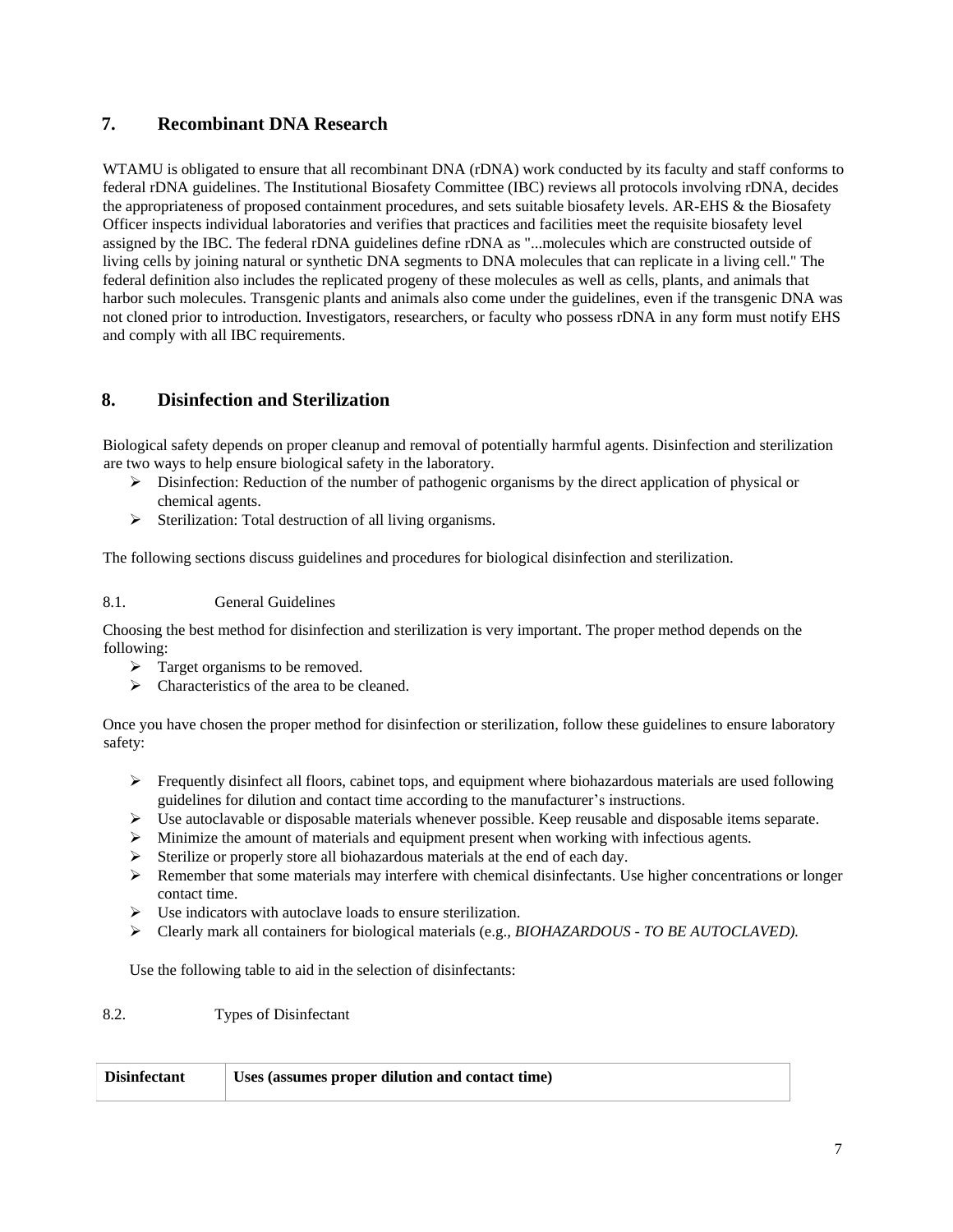| <b>Alcohols</b>                     | Ethyl or isopropyl alcohol at 70-80% concentration is a good general purpose<br>disinfectant; not effective against bacterial spores.                                                                                                                                                                  |
|-------------------------------------|--------------------------------------------------------------------------------------------------------------------------------------------------------------------------------------------------------------------------------------------------------------------------------------------------------|
| Phenols                             | Effective against vegetative bacteria, fungi, and viruses containing lipids, unpleasant<br>odor.                                                                                                                                                                                                       |
| Formaldehyde                        | Concentration of 5-8% formalin is a good disinfectant against vegetative bacteria,<br>spores, and viruses; known carcinogen; irritating odor.                                                                                                                                                          |
| Quaternary<br>Ammonium<br>Compounds | Cationic detergents are strongly surface-active; extremely effective against lipoviruses;<br>ineffective against bacterial spores, naked viruses and mycobacteria; may be<br>neutralized by anionic detergents (i.e., soaps).                                                                          |
| Chlorine                            | Low concentrations (50-500 ppm) are active against vegetative bacteria and most<br>viruses; higher concentrations (2,500 ppm) are required for bacterial spores; corrosive<br>to metal surfaces; must be prepared fresh; laundry bleach (5.25% chlorine) may be<br>diluted and used as a disinfectant. |
| Iodine                              | Recommended for general use; effective against vegetative bacteria and viruses; less<br>effective against bacterial spores; Wescodyne diluted 1 to 10 is a popular disinfectant<br>for washing hands.                                                                                                  |

## <span id="page-7-0"></span>8.3. Sterilization Methods

There are three common methods for sterilizing laboratory materials: wet heat, dry heat, and ethylene oxide gas.

## <span id="page-7-1"></span>8.3.1. Wet Heat

When used properly, the damp steam heat from an autoclave effectively sterilizes biohazardous waste. Sterilization occurs when contaminated materials reach 15-psi pressure at 250 degrees F or 121degrees C for at least 15 minutes.

#### *IMPORTANT:*

- $\triangleright$  For the autoclave process to be effective, sufficient temperature, time, and direct steam contact are essential. Autoclave testing and documentation is conducted by AR-EHS
- $\triangleright$  Every WTAMU department that autoclaves biohazardous waste should have written documentation to ensure the waste is sterile.
- $\triangleright$  Parameters for sterilization and standard operation procedures should include requirements for verifying sterilization. If a test failure results for an autoclave, the PI must work with AR-EHS personnel to ensure adequate sterilization exists before the autoclave is subsequently used.

Potential problems with wet heat sterilization and autoclaves include the following:

- Heavy or dense loads require higher temperature and/or longer run time for sterilization.
- $\triangleright$  Poor heat conductors (e.g., plastic) take longer to sterilize.
- Containers may prevent steam from reaching the materials to be sterilized.
- $\triangleright$  Incomplete air removal from the chamber can prevent contact between the steam and the load.
- $\triangleright$  Deep trays can interfere with air circulation.
- $\triangleright$  Tightly stacked loads can impede steam circulation and air circulation.
- $\triangleright$  Double bagging will impede steam penetration.
- $\triangleright$  Carcasses do not allow steam penetration.
- Some bags and containers rated as autoclavable have thermal stability but they do not allow steam penetration.
- $\triangleright$  To ensure that all materials are sterile, always test autoclave loads. Remember, however, that some sterilization indicators are incomplete. Autoclave tape, for example, verifies sufficient external temperature exposure, but it does not indicate internal equipment temperature, exposure time, or steam penetration.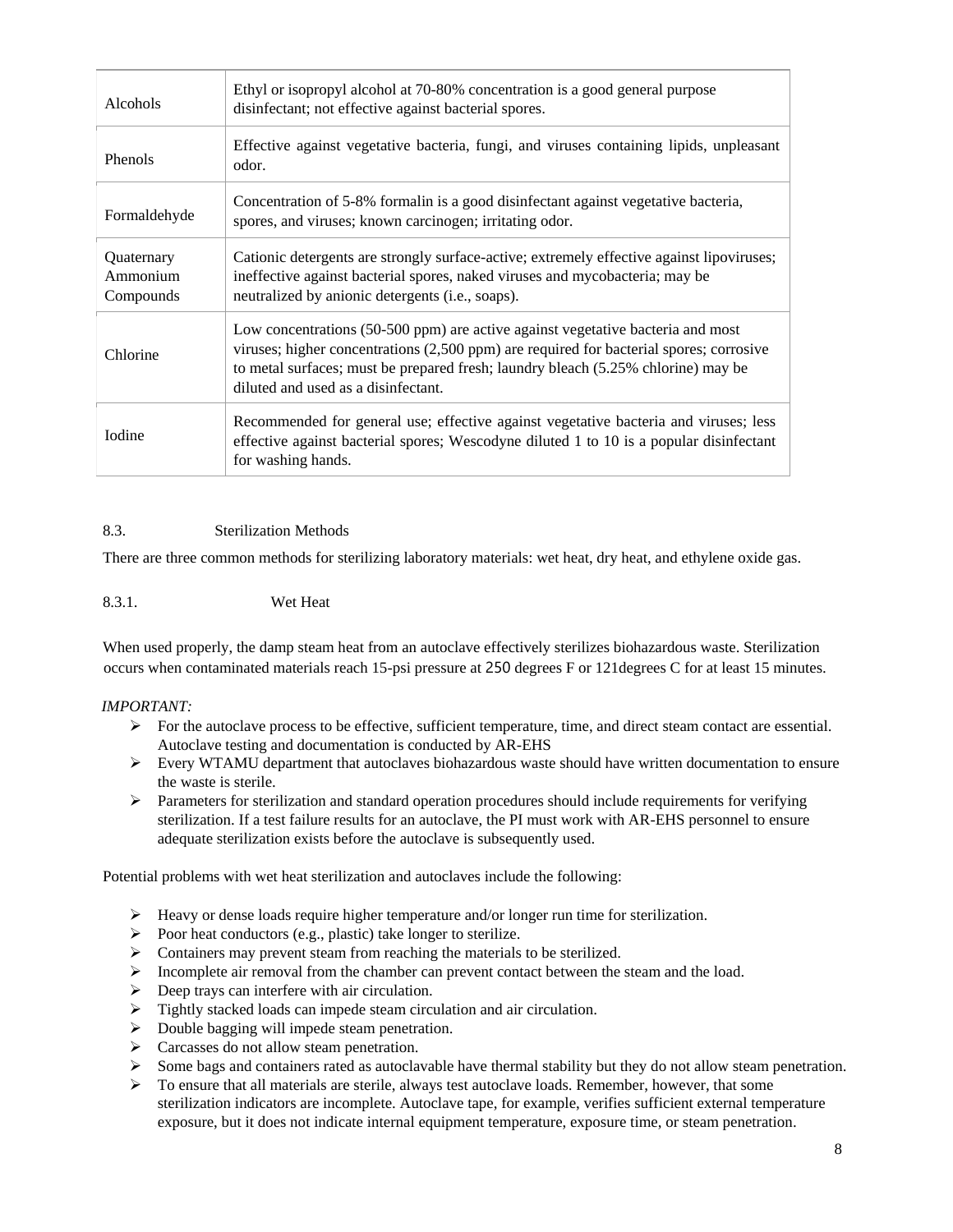Thermocouples or other instrumentation can also indicate temperature, but they do not verify sterility. A biological indicator is the most effective monitor to ensure sterility. Commercially available strips or vials of *Bacillus* species endospores, for example, are suitable biological indicators.

## <span id="page-8-0"></span>8.3.2. Dry Heat

Dry heat is less effective than wet heat for sterilizing biohazardous materials. Dry heat requires more time (two to four hours) and a higher temperature (320-338 degrees F or 160-170 degrees C) to achieve sterilization. A *Bacillus*  species biological indicator can verify dry heat sterilization.

## <span id="page-8-1"></span>8.3.3. Ethylene Oxide Gas

Ethylene oxide gas is lethal to all microorganisms. Because it is also a known carcinogen and potentially explosive (freon and carbon dioxide mixtures are stable), minimize your exposure and use extreme care when working with this gas. Ethylene oxide sterilizers and aerators must be properly vented. Ethylene oxide gas is most effective with heatresistant organisms and heat sensitive equipment.

The effectiveness of ethylene oxide gas may be affected by the following:

- **Temperature:** The antimicrobial activity of ethylene oxide increases with increased temperature. Normal sterilization temperature is 120-140 degrees F or 49-60 degrees C.
- **Ethylene Oxide Concentration:** Sterilization time decreases with increased gas concentration. Normal concentration is 500-1000 mg/L.
- **Humidity:** Relative humidity of 30-60% is necessary.
- **Exposure Time:** Follow the manufacturer's recommendations.

## <span id="page-8-2"></span>**9. Biological Safety Cabinets and Clean Benches**

A biological safety cabinet is a primary barrier against biohazardous or infectious agents. Although biological safety cabinets surround the immediate workspace involving an agent, they do not provide complete containment (i.e., aerosols can escape). Therefore, careful work practices are essential when working with agents that require a biological safety cabinet.

*NOTE:* A biological safety cabinet is often referred to by other names such as biohood, tissue culture hood, or biological fume hood.

All biological safety cabinets contain at least one High Efficiency Particulate Air (HEPA) filter. These cabinets operate with a laminar airflow (i.e., the air flows with uniform velocity, in one direction, along parallel flow lines.). Biological safety cabinets must be inspected and certified

- $\triangleright$  When newly installed.
- $\triangleright$  After filter or motor replacement.
- $\triangleright$  After being moved.
- $\triangleright$  Annually.

Contact AR-EHS for more information about inspection.

#### <span id="page-8-3"></span>9.1. Types of Biological Safety Cabinets

The following sections discuss safety procedures and guidelines for working with various types of biological safety cabinets.

The following table outlines various types of biological safety cabinets:

| <b>Type of</b> | $\overrightarrow{Cabinet}$ Operation and Use |
|----------------|----------------------------------------------|
|                |                                              |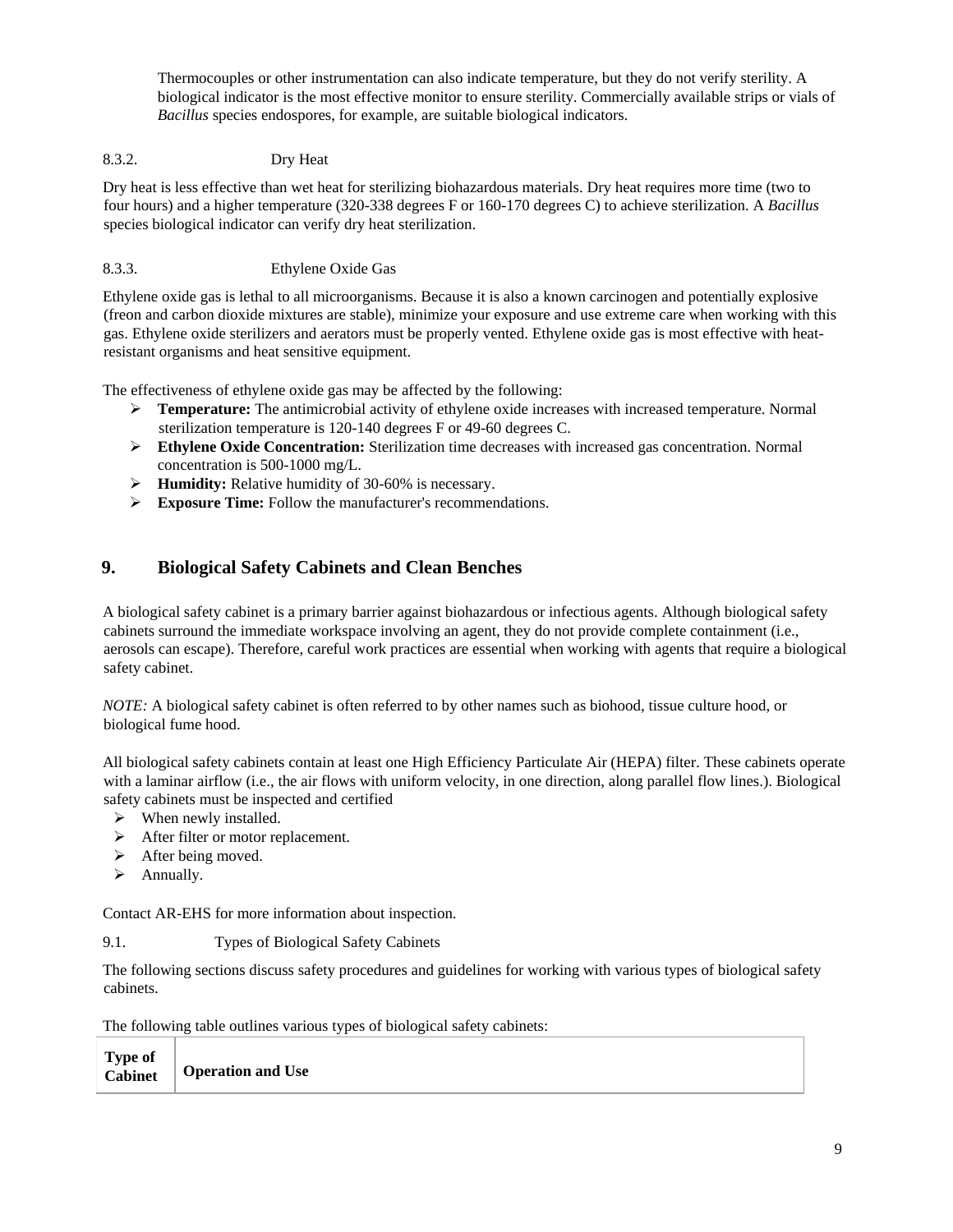| Class I                        | Only exhaust air is filtered. The user and environment are protected but the experiment is not.<br>Operator's hands and arms may be exposed to hazardous materials inside the cabinet. This<br>cabinet may be used with low- to moderate-risk biological agents. |
|--------------------------------|------------------------------------------------------------------------------------------------------------------------------------------------------------------------------------------------------------------------------------------------------------------|
| Class II                       | Vertical laminar air flow with filtered supply and exhaust air. The user, product, and environment<br>are protected.                                                                                                                                             |
| Type A                         | Recirculates 70% of the air inside the cabinet. Do not use with flammable, radioactive,<br>carcinogenic, or high-risk biological agents.                                                                                                                         |
| Type B1                        | Recirculates 30% of the air inside the cabinet and exhausts the rest to the outside. May be used<br>with low- to moderate-risk agents and small amounts of chemical carcinogens or volatiles.                                                                    |
| Type B <sub>2</sub>            | Offers total exhaust with no recirculation.                                                                                                                                                                                                                      |
| Type B3                        | Same as Class II Type A, but vented to the outside of the building.                                                                                                                                                                                              |
| $Class$ III<br>or Glove<br>box | Gas-tight and maintained under negative air pressure. Used to work with highly infectious,<br>carcinogenic, or hazardous materials. All operations are conducted through rubber gloves<br>attached to entry portals.                                             |

## <span id="page-9-0"></span>9.2. Using Biological Safety Cabinets

Follow these guidelines for using biological safety cabinets properly:

- $\triangleright$  Preparation
	- o Turn the blower on and purge the air for at least five minutes before beginning work.
	- o Never turn off the blower of a biological safety cabinet that is vented to the outside.
	- o Turn off the UV light if it is on. Never work in a unit with the UV light illuminated. (UV radiation can be damaging.)
	- o Do not depend on the UV germicidal lamp to provide a sterile work surface; wipe down the surface with a disinfectant (70% alcohol is usually suitable) and allow sufficient contact time for the disinfectant to perform its function.
	- o Place everything needed for your procedure inside the cabinet prior to beginning work. Arrange the equipment in logical order.
	- o Provide a container for wastes inside the cabinet. (Remember, nothing should pass through the air barrier until the entire procedure is complete.)
	- o Never place any items on the air-intake grilles.
	- o Place a disinfectant-soaked towel on the work surface to contain any splatters or spills that occur.
	- o Keep the laboratory door shut and post signs stating "CABINET IN USE" on all the doors. Restrict activities that will disturb the cabinet's airflow, such as entry, egress, and walking traffic.

#### Cabinet Use

- o Conduct work at least four inches from the glass view panel. The middle third area is ideal.
- o Limit arm movement and avoid motions that could disturb airflow.
- o If a burner is necessary, use the Touch-O-Matic type with a pilot light. Since flames cause air turbulence, place burners to the rear of the workspace.
- o Never use flammable solvents in a biological safety cabinet unless it is a total-exhaust cabinet (e.g., Class II B2).

#### Experiment Completion

- o Enclose or decontaminate all equipment that has been in direct contact with the infectious agent.
- o Cover all waste containers.
- o To purge airborne contaminants from the work area, allow the cabinet to operate for ten minutes with no activity inside the cabinet.
- o Remove all equipment from the cabinet.
- o Decontaminate interior work surfaces.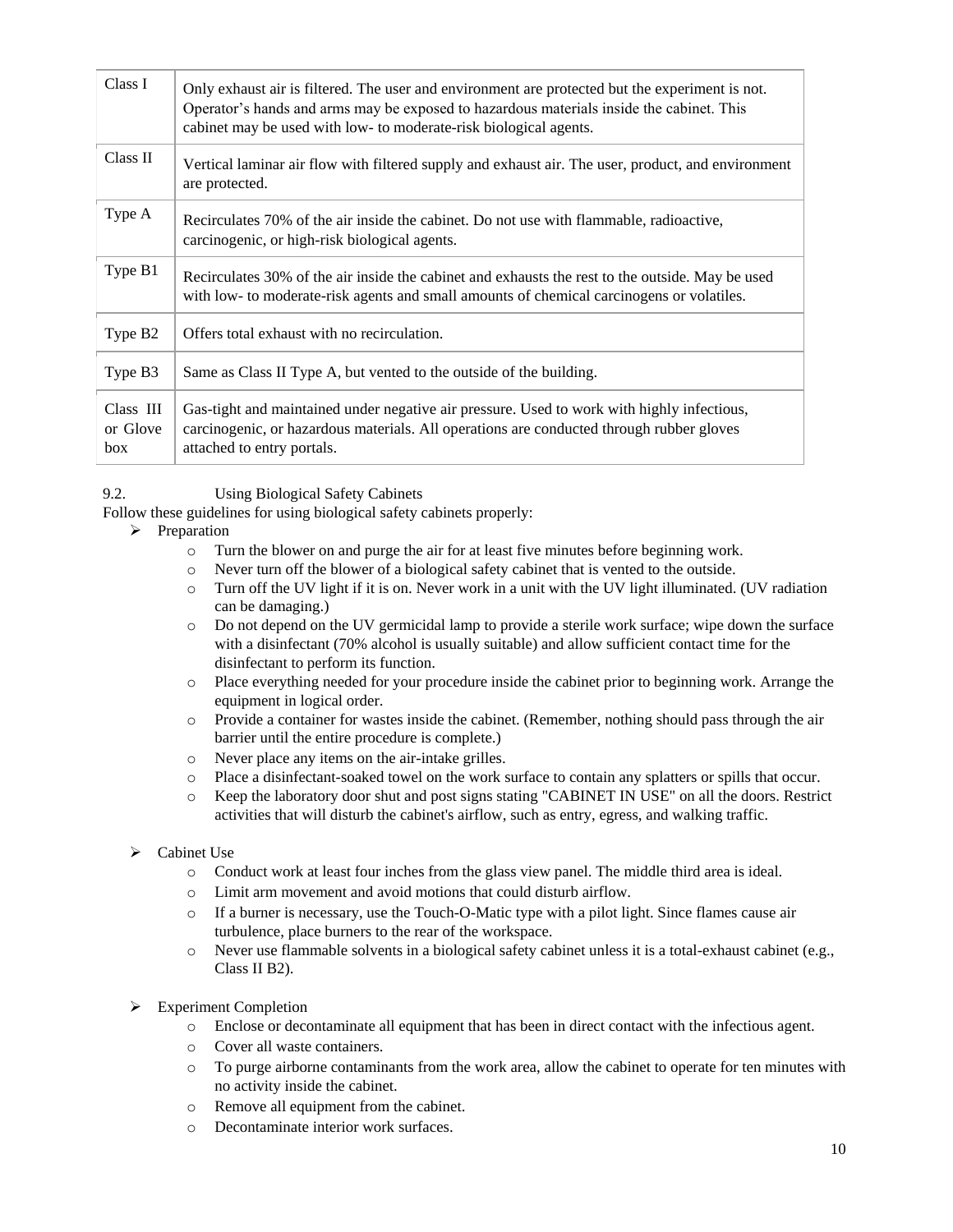*IMPORTANT:* Biological safety cabinets are not a substitute for good laboratory practices. Because aerosols can escape, take precautions to minimize aerosol production and protect yourself from contamination*.* 

## <span id="page-10-0"></span>9.3. Clean Benches

A clean bench has horizontal laminar air flow. The HEPA-filtered air flows across the work surface towards the operator, providing protection for the product but no protection for the user. Because clean benches offer no protection, use a clean bench only to prepare sterile media. Do not use clean benches when working with pathogenic organisms, biological materials, chemicals, or radioactive materials.

## <span id="page-10-1"></span>**10. Importing and Shipping Biological Materials**

The Public Health Service provides Foreign Quarantine regulations for importing etiologic agents and human disease vectors. Other regulations for packaging, labeling, and shipping are administered jointly by the Public Health Service and the Department of Transportation. The U.S. Department of Agriculture regulates the importation and shipment of animal pathogens. It prohibits the importation, possession, and use of certain animal disease agents that pose a serious threat to domestic livestock and poultry.

## <span id="page-10-2"></span>**11. Biological Spill Response**

The exact procedure for responding to a biological spill depends on the material, amount, and location of the spill. In general, follow these steps immediately after a biological spill occurs.

- $\triangleright$  Warn others.
- $\triangleright$  Leave the room; close the door.
- **►** Remove contaminated garments.
- Wash your hands.
- Notify your department head/supervisor, Biological Safety Officer and AR-EHS.

Follow these steps to clean up a biological spill:

- $\triangleright$  Wait for any aerosols to settle.
- $\triangleright$  Put on protective clothing, as appropriate.
- $\triangleright$  Cover the area with paper towels to contain the material, absorb the material, and absorb the chemical disinfectant being used to treat the area.
- $\triangleright$  Apply disinfectant or chemical sterilant to the contaminated area and allow sufficient contact time to perform its function
- $\triangleright$  Pick up the towels and place in a biohazard bag.
- $\triangleright$  Wipe the area dry with additional absorbent towels and place those towels in the biohazard bag.
- $\triangleright$  Mop the floor with an appropriate chemical sterilant.
- Rinse the mop and, if appropriate, dispose of the mop head in the biohazard bag.
- $\triangleright$  Autoclave all contaminated wastes.

*NOTE:* Spill cleanup must be appropriate for the hazards involved. Call AR-EHS at 651-2270 for assistance.

If a spill occurs inside a biological safety cabinet, follow these steps.

- $\triangleright$  Decontaminate materials while the cabinet is operating to prevent contaminants from escaping.
- Spray or wipe all affected equipment with an appropriate disinfectant. Wear gloves while doing this.
- $\triangleright$  If the spill is large, cover with absorbent towels then flood the work surface with disinfectant and allow sufficient time to perform its function.
- $\triangleright$  Dispose of towels and any consumable items in a biohazard bag.
- $\triangleright$  Autoclave all contaminated wastes.

## <span id="page-10-3"></span>**12. Biological Waste Disposal**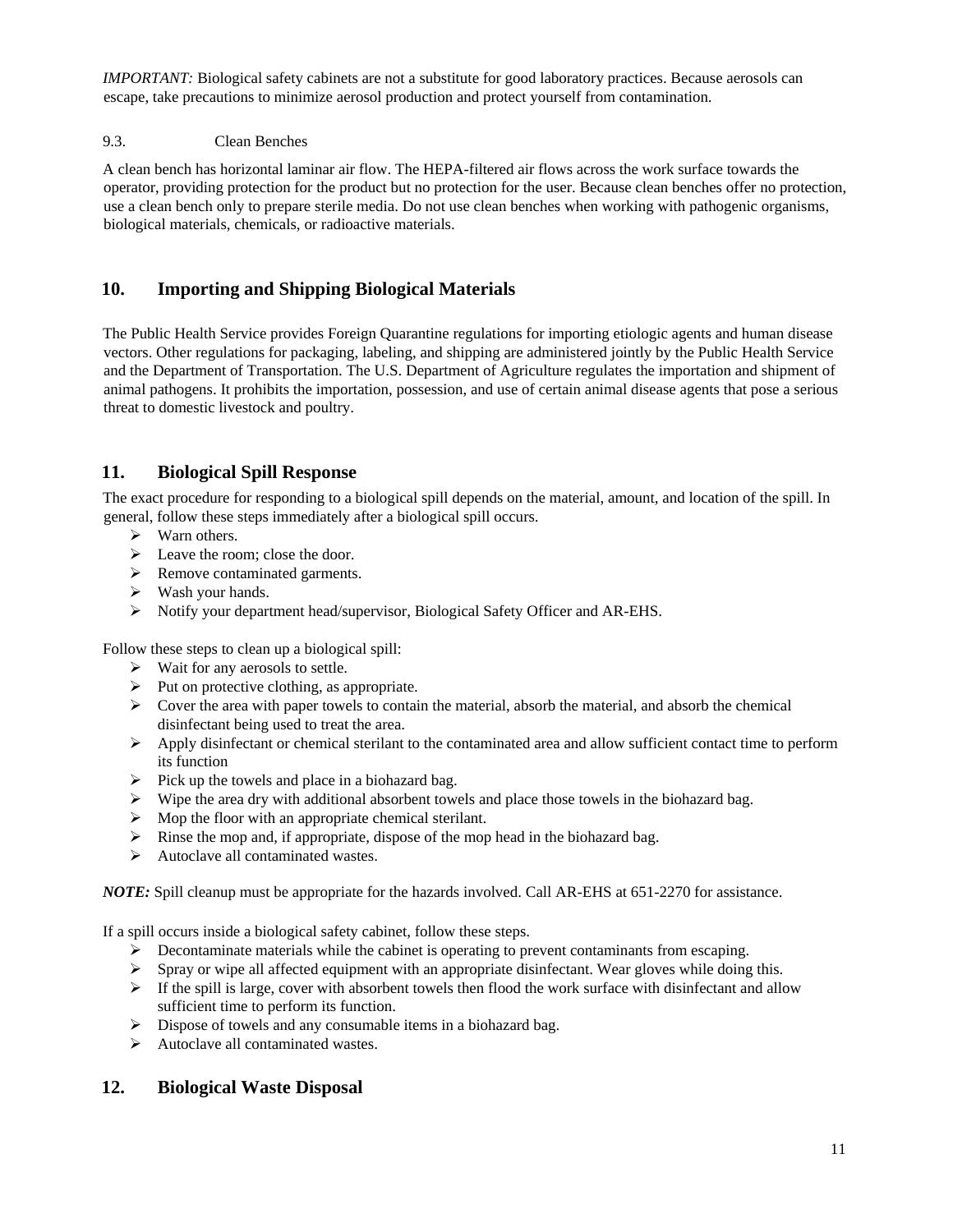In Texas, disposal of biohazardous waste is regulated by the Texas Commission on Environmental Quality (TCEQ). Depository landfill regulations also apply. **"BIOLOGICAL WASTE"** means discarded biological material from teaching and research laboratories and operations. This does not include household or office trash, waste from Food Services, Physical Plant, bedding and manure from normal agricultural operations or bedding and litter from noninfectious animals. **"BIOHAZARDOUS WASTE"** means any solid or liquid biological waste that is hazardous because of its physical and/or biological nature and is differentiated from that which contains hazardous chemicals or radioactive materials. All waste that contains infectious material or which, because of its biological nature, may be harmful to humans, animals, plants or the environment is biohazardous waste. This includes:

- $\triangleright$  Waste from infectious animals, bulk human blood, or blood products.
- $\triangleright$  Infectious microbiological waste, including contaminated disposable culture dishes and disposable devices used to transfer, inoculate, and mix cultures.
- $\triangleright$  Pathological waste.
- $\triangleright$  Sharps.
- $\triangleright$  Hazardous products of recombinant DNA biotechnology and genetic manipulation.

Definitions of other terms used in this document can be found in APPENDIX A.

Biohazardous waste generated at WTAMU is collected by AR-EHS and collected quarterly by a contracted biowaste transportation company or is treated by thermal or chemical disinfection or by encapsulation (solidification) and then discarded with routine municipal solid waste. Biohazardous waste may also be called "medical waste," "special waste," "red bag waste," "infectious waste," or "pathological waste." For simplicity, the present document will refer to all such material as "BIOHAZARDOUS WASTE." Definitions in this document are derived from Title 25, Texas Administrative Code Chapter 1.

Sharps must be segregated from other waste and placed in puncture resistant containers. Sharps which have been treated by an approved method which incorporates grinding and/or shredding may be disposed as routine municipal solid waste if the sharps have been made unrecognizable and significantly reduced in ability to cause puncture wounds. Unused hypodermic needles, syringes with attached needles, and scalpel blades shall be disposed of as treated sharps. Liquid waste should be disinfected and discharged into the sewer system. Treatment of all laboratory biological waste prior to disposal is good laboratory practice, and is highly recommended. Biohazardous waste must be treated and properly labeled and records must be maintained. Personnel with potential for contact with biohazardous material must be appropriately trained in the safe handling of the material. Never attempt to retrieve items from a sharps container.

Biohazardous waste which is mixed with hazardous chemical waste, radioactive waste, or both must be treated to eliminate the biohazard prior to disposal. After treatment, the waste must be managed as hazardous chemical waste through the WTAMU AR-EHS.

#### <span id="page-11-0"></span>12.1. Segregation of biological waste

The following are guidelines for the segregation of biological waste.

- $\triangleright$  Any waste that could produce laceration or puncture injuries must be disposed of as "SHARPS." Sharps must be segregated from other waste. Metal sharps and broken glass may be commingled with each other but not with non-sharp waste.
- $\triangleright$  Waste that is to be incinerated should not be commingled with glass or plastics.
- $\triangleright$  Biological waste must not be commingled with chemical waste or other laboratory trash.
- $\triangleright$  Hazardous biological waste should be segregated from other biological waste.

#### <span id="page-11-1"></span>12.2. Containers

Containers must be appropriate for the contents, not leak, be properly labeled, and maintain their integrity if chemical or thermal treatment is used. Containers of biohazardous material should be kept closed. The proper containers and labeling methods for biological waste are given below.

 $\triangleright$  Metal sharps - Place in a rigid, puncture resistant container (heavy walled plastic is recommended). The container should be used for encapsulation (see Section I.4) and disposal. Label the container "ENCAPSULATED SHARPS." Container and encapsulated contents must withstand an applied pressure of 40 psi without rupture.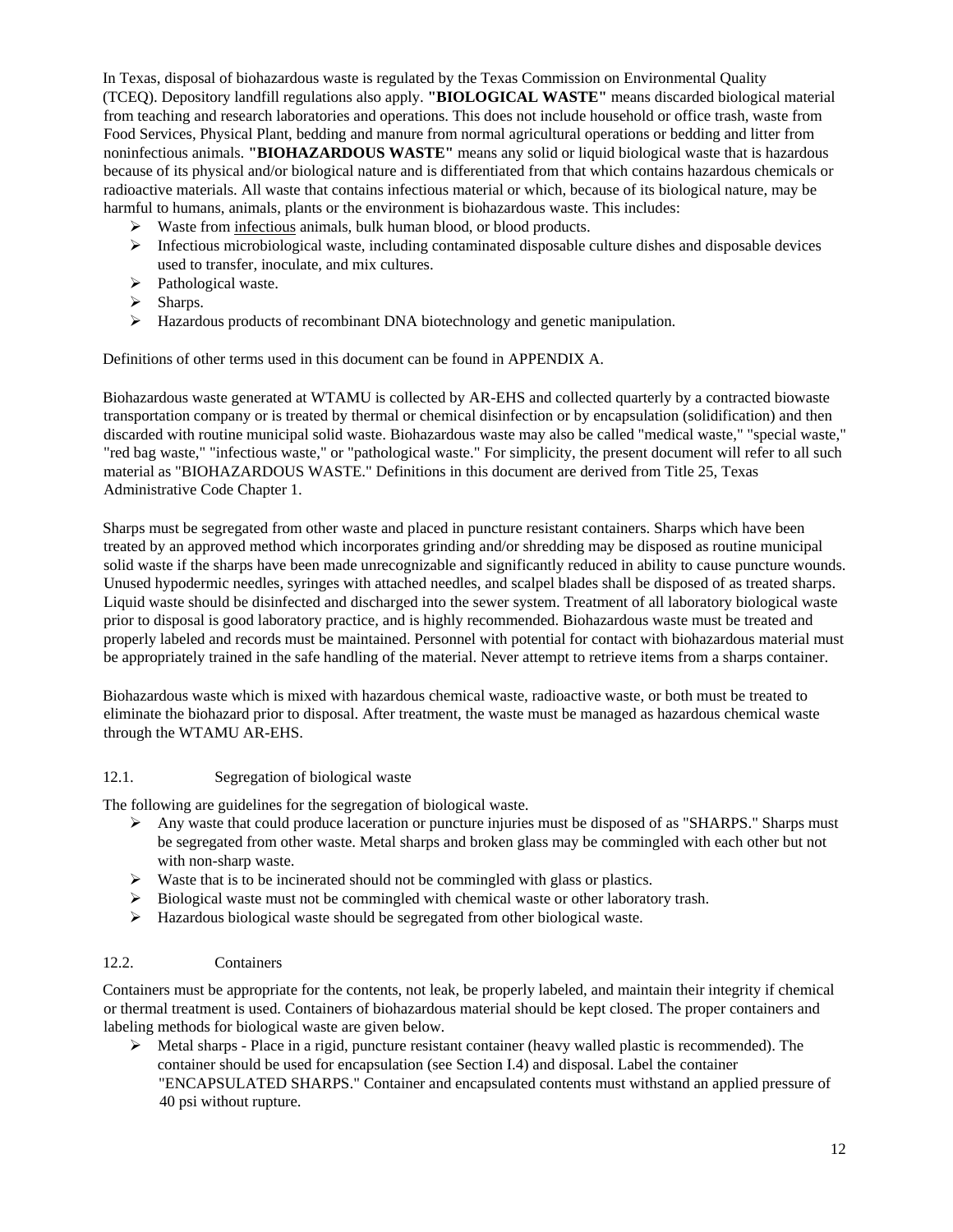- Broken Glassware Place in a rigid, puncture resistant container (plastic, heavy cardboard, or metal). Seal securely and clearly label "BROKEN GLASS."
- Solid Biohazardous Waste Use heavy-duty plastic "BIOHAZARD BAGS" (autoclave bags) or containers for solid biohazardous waste (including contaminated disposable plastic lab-ware, paper, bedding, etc. [NOT SHARPS]).
- $\triangleright$  Nonhazardous Biological Waste Heavy duty plastic bags or other appropriate containers without a biohazard label are preferred. Red or orange biohazard bags or containers should not be used for nonhazardous material.
- $\triangleright$  Liquids should be placed in leak-proof containers able to withstand thermal or chemical treatment. Do not use plastic bags to contain liquids.

*Note:* If the waste contains free liquids in containers, the plastic bag and/or the rigid container shall contain absorbent material sufficient to absorb 15% of the volume of free liquids in the container.

## <span id="page-12-0"></span>12.3. Storage of Biological Waste

Biohazardous waste should be treated and disposed of promptly and not allowed to accumulate. Containers holding biohazardous material must be clearly labeled, including the Biohazard Symbol. Biological waste may be held temporarily under refrigeration, prior to disposal, in a safe manner that does not create aesthetic (visual or odor) problems. Storage enclosures must be clean and orderly with no access to unauthorized persons (warning signs must be posted).

## <span id="page-12-1"></span>12.4. Treatment of Biohazardous Waste

Biohazardous waste must be rendered harmless by appropriate treatment prior to disposal. Waste should be treated as near the point of origination as possible. Treatment methods include incineration, chemical disinfection, thermal disinfection, and encapsulation.

#### <span id="page-12-2"></span>12.5. Handling and Transport of Biological Waste

The following procedures are for the handling and transport of biological waste at WTAMU.

- $\triangleright$  Properly trained laboratory personnel (not custodial) shall be responsible for transporting treated biological waste from the generation site to the appropriate disposal receptacle. Untreated biohazardous waste shall only be handled by properly trained technical personnel.
- $\triangleright$  Treated waste must be properly contained and labeled before transport to the WTAMU dumpster or trash barrel for disposal.
- $\triangleright$  Transport of untreated biohazardous materials or <u>foul or visually offensive material</u> through non-laboratory or populated areas should be avoided.
- $\triangleright$  Trash/laundry chutes, compactors, and grinders cannot be used to transfer or process untreated biohazardous waste.

#### <span id="page-12-3"></span>12.6. Labeling of Biohazardous Waste

The following procedures are for the labeling of biohazardous waste at WTAMU.

- $\triangleright$  Each container of untreated biohazardous waste must be clearly identified as such and must be labeled with the Biohazard Symbol.
- $\triangleright$  Each container of treated biohazardous waste intended for disposal must be labeled to indicate the method of treatment and to cover biohazard markings.
- Label autoclave bags with commercially available autoclave tape that produces the word "AUTOCLAVED" upon adequate thermal treatment. Apply this tape across the Biohazard Symbol on the bag before autoclaving.
- All containers of encapsulated sharps must be labeled as "ENCAPSULATED SHARPS."
- Containers of nonhazardous biological waste should be labeled as "NONHAZARDOUS BIOLOGICAL WASTE."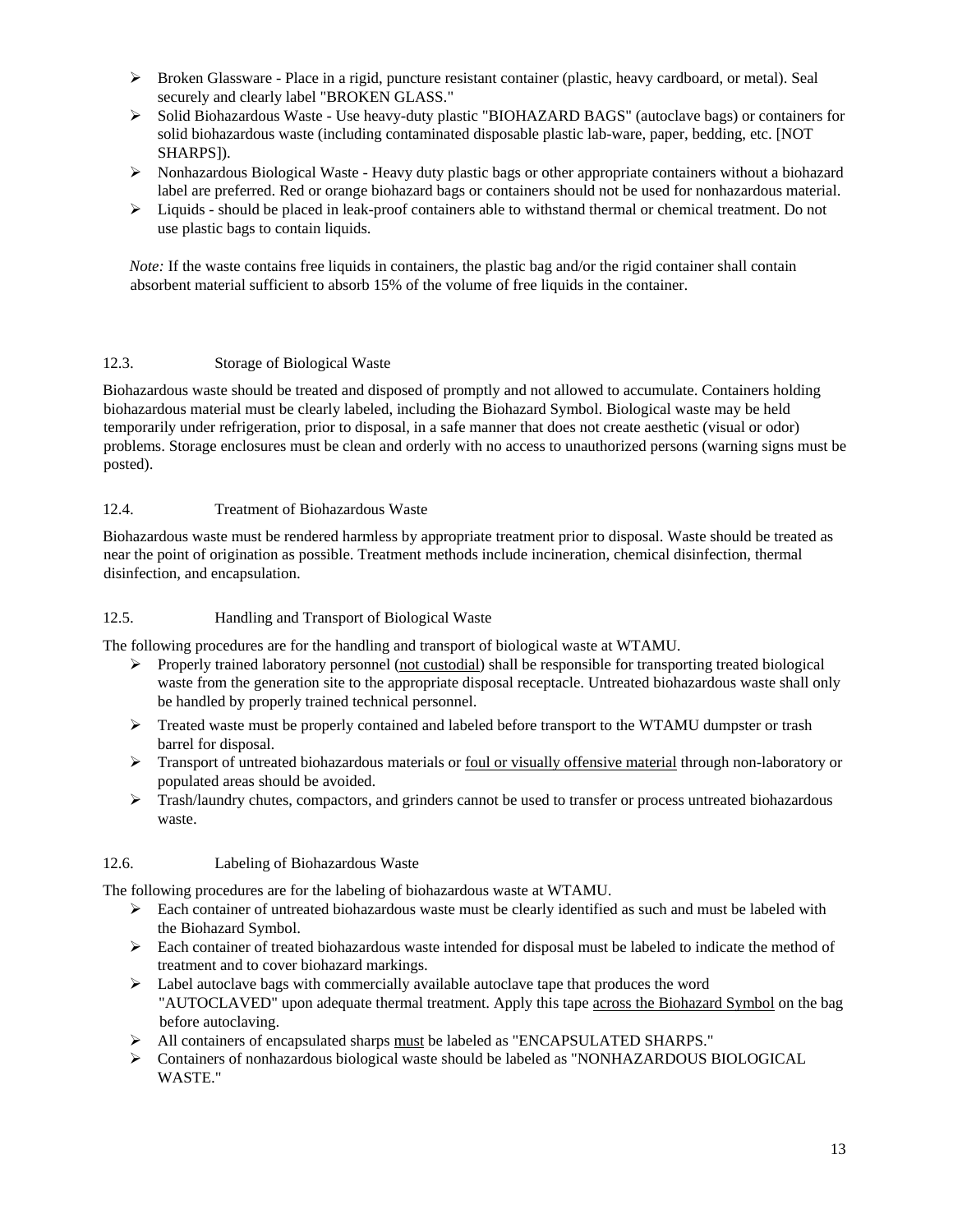## <span id="page-13-0"></span>12.7. Disposal Methods

- $\triangleright$  Material that remains hazardous because it contains hazardous chemicals must be disposed of through the AR-EHS. Do not dispose of hazardous chemicals in municipal waste or discharge into the sewer system.
- $\triangleright$  Animal carcasses and body parts are not defined as medical waste unless the animals were intentionally infected with a human pathogen. Landfill disposition of uninfected animal parts is acceptable. \*Avoid conditions that may create visual or odor problems.
- $\triangleright$  Metal sharps (contaminated or not) that may cause puncture or cuts, must be placed in the appropriate container and disposed of in a manner that prevents injury to laboratory, custodial, and landfill workers. Needles, blades, etc., are considered biohazardous even if they are sterile, capped, and in the original container. Encapsulation provides the highest degree of safety possible at a reasonable cost and also eliminates the possibility of the use of needles/syringes for illegal purposes. The disposal methods for sharps include
	- o Encapsulation (solidification) in a properly labeled, puncture resistant container; place in a WTAMU dumpster or trash barrel. (See "Encapsulation"' APPENDIX A.)
	- o Needles, such as those used for gas chromatography, should be thoroughly rinsed to remove hazardous chemicals and then disposed with non-contaminated broken glassware.

*NOTE:* Never place sharps that are not encapsulated in a trash container or plastic bag that might be handled by custodial staff or attempt to recap, bend, break, or cut discarded needles.

- Pasteur Pipets and Glassware:
	- o Contaminated With Biohazardous Material
		- Disinfect by thermal or chemical treatment; place in a properly labeled, leak proof and puncture resistant container; place in a WTAMU dumpster or trash barrel.
		- Encapsulate in a properly labeled, rigid, puncture resistant container, and place in a WTAMU dumpster or trash barrel.

*Note:* Encapsulation is required if glass is commingled with metal sharps.

- o Not Contaminated: Place in a puncture resistant container, then place in a WTAMU dumpster or trash barrel. The container must be clearly labeled to indicate that it contains broken glass.
- Plastic Waste:
	- o Contaminated With Biohazardous Material: Place in a properly labeled, leak proof container, disinfect by thermal or chemical treatment; place in a WTAMU dumpster or trash barrel.
	- o Not Contaminated: Place in a WTAMU dumpster or trash barrel for disposal.
- $\triangleright$  Microbiological Waste:
	- o Solid waste must be placed in a properly labeled, leak-proof container, disinfect by thermal or chemical treatment; place in a WTAMU dumpster or trash barrel.
	- o Liquid waste should be disinfected by thermal or chemical treatment then discharged into the sewer system.

*NOTE:* Excess proteinaceous material can clump and cause drain clogging. Grinding of treated waste may be necessary. Do not grind untreated biohazardous material.

- $\triangleright$  Human Pathological waste:  $\circ$  Human cadavers and recognizable body parts must be cremated or buried in accordance with 25 TAC 1.136(a) (4) December 21, 1994.
	- o Other pathological waste from human and higher primates must be incinerated.
- $\triangleright$  Genetic Material: Disposal of materials containing recombinant DNA or genetically altered organisms must be consistent with applicable NIH guidelines, in addition to complying with the requirements contained in this document.
- > Nonhazardous Biological waste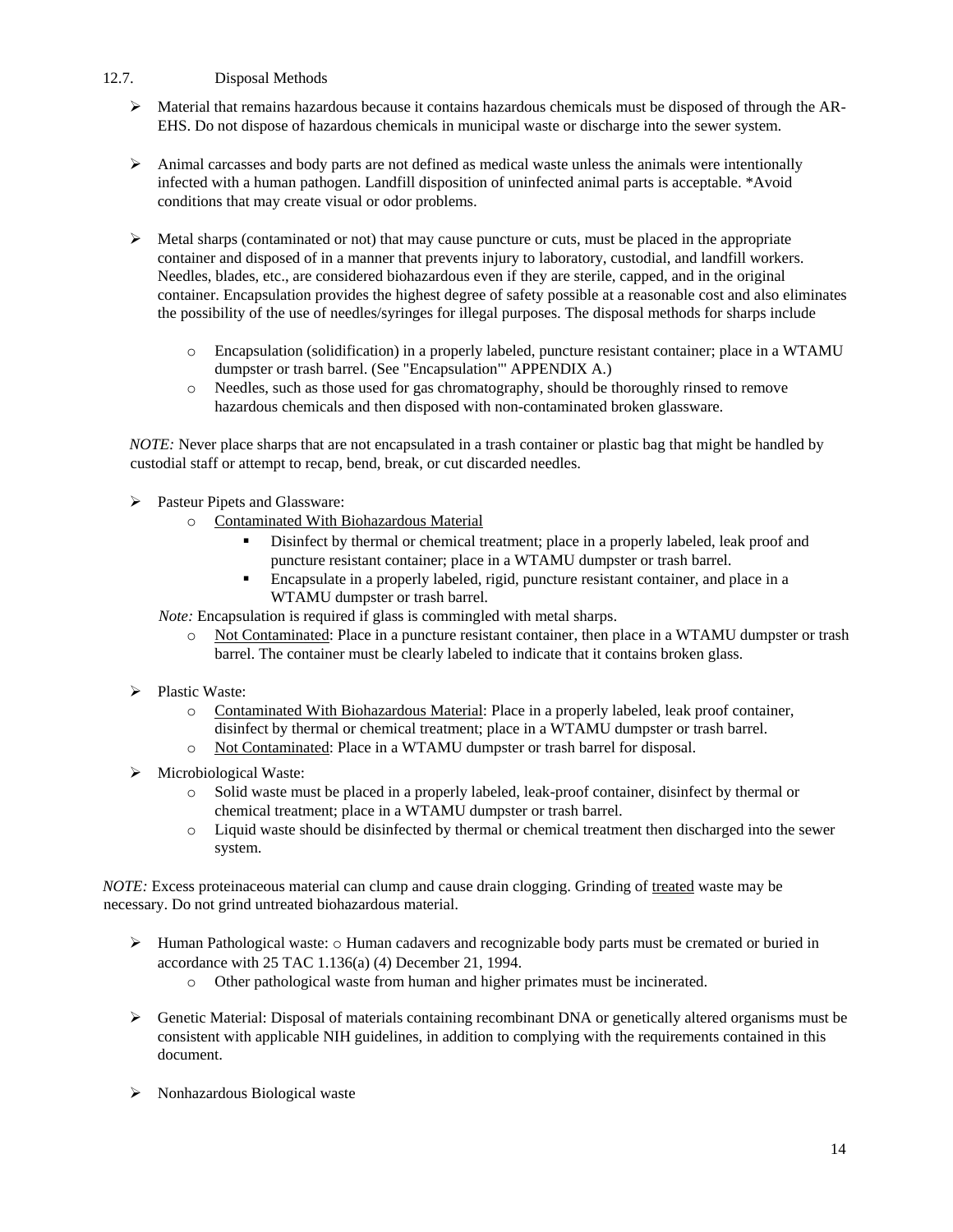- o Biological waste that is not infectious or otherwise hazardous to humans, animals, plants, or the environment may be discarded as regular municipal waste (solid) or sewage (liquid).
- o There are no record keeping or labeling requirements for nonhazardous biological waste.
- o It is good laboratory practice to autoclave or disinfect all microbial products. Culture materials and biological specimens, including bacterial or "normal" cell cultures and primary tissues should be autoclaved or treated with a 10% sodium hypochlorite (or equivalent) solution. Liquid waste should be discharged into the sewer system. Avoid conditions that may create visual or odor problems. Nonhazardous waste should not be identified as hazardous. Containers should be labeled "NONHAZARDOUS LABORATORY WASTE." Do not use biohazard bags or "red bags" for nonhazardous waste.
- o Nonhazardous bedding (laboratory animal) and agricultural waste such as bedding, manure, etc. should be used as compost or fertilizer whenever practical. Minimize deposition of recyclable material.
- $\triangleright$  Chemical Waste: Biohazardous waste which also contains hazardous chemicals must be treated to eliminate the biohazard and then managed as hazardous chemical waste through the WTAMU AR-EHS Office. Hazardous chemicals must not be placed in the trash or discharged into the sewer system.

## <span id="page-14-0"></span>12.7.1. Disposal Training and Hazard Communication

The principal Investigator or individual with primary supervisory responsibility must assure that all personnel who dispose of potentially biohazardous material are informed of the hazards and are trained in the proper procedures and equipment needed to avoid exposure, proper disposal of biohazardous wastes, and recognition of symptoms of infection or exposure.

#### <span id="page-14-1"></span>12.8. Written Procedure and Records

Each biohazardous waste generating entity at WTAMU is required to maintain written records which, at a minimum, contain the following information.

- $\triangleright$  Date of treatment
- $\triangleright$  Quantity of waste treated
- $\triangleright$  Method/conditions of treatment
- $\triangleright$  Name (printed) and initials of the person(s) performing the treatment.

If an entity generates more than fifty (50) pounds of biohazardous waste per calendar month, the records must also include

- $\triangleright$  A written procedure for the operation and testing of any equipment used and a written procedure for the preparation of any chemicals used in treatment.
- $\triangleright$  Processes for which the manufacturer documents compliance with specified performance standards (e.g., temperature, pressure, pH, etc.), and for processes which produce a continuous readout (e.g. strip chart or chart paper), routine parameter monitoring may be used to verify efficacy. Otherwise, biological monitoring is required to document a 99.99% reduction using an appropriate biological indicator (Bacillus species) at the following intervals.
	- o 50-100 pounds per calendar month requires testing once per month.
	- o 101-200 pounds per calendar month requires testing biweekly.
	- o More than 200 pounds per calendar month requires testing weekly.
- $\triangleright$  Records must be maintained for at least three (3) years for EACH CONTAINER of biohazardous waste treated (including sharps that are encapsulated).

## <span id="page-14-2"></span>**13. Record Retention**

No official state records may be destroyed without permission from the Texas State Library as outlined i[n Texas](http://www.statutes.legis.state.tx.us/?link=GV) [Government Code, Section 441.187](http://www.statutes.legis.state.tx.us/?link=GV) [an](http://www.statutes.legis.state.tx.us/?link=GV)d [13 Texas Administrative Code, Title 13, Part 1, Chapter 6, Subchapter A, Rule](https://texreg.sos.state.tx.us/public/readtac$ext.ViewTAC?tac_view=5&ti=13&pt=1&ch=6&sch=A&rl=Y) [6.7. Th](http://info.sos.state.tx.us/pls/pub/readtac%24ext.TacPage?sl=R&app=9&p_dir&p_rloc&p_tloc&p_ploc&pg=1&p_tac&ti=13&pt=1&ch=6&rl=7U)e Texas State Library certifies Agency retention schedules as a means of granting permission to destroy official state records.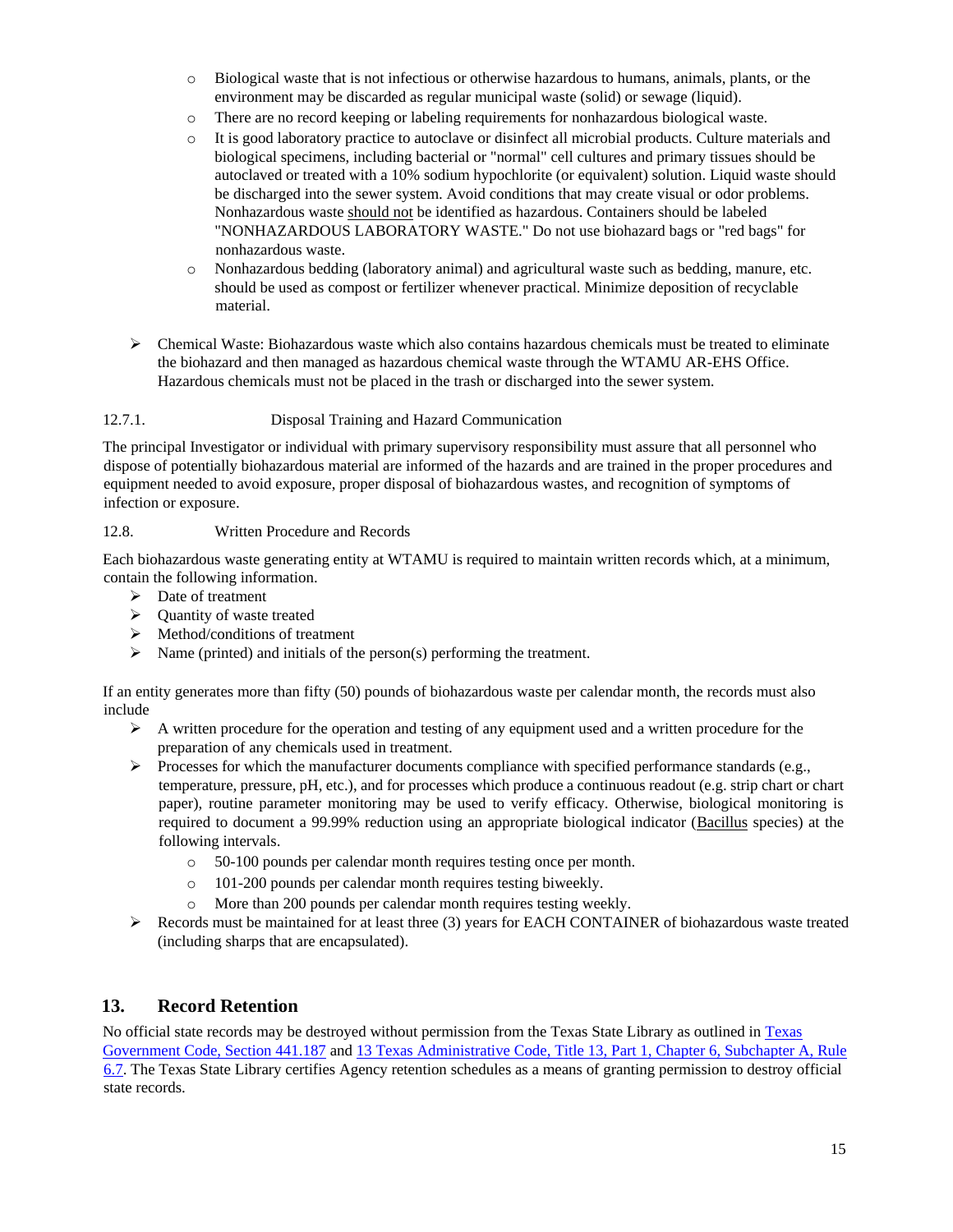West Texas A & M University Records Retention Schedule is certified by the Texas State Library and Archives Commission. West Texas A & M University Environmental Health and Safety will follow [Texas A & M University](https://policies.tamus.edu/61-99-01.pdf) [Records Retention Schedule](http://www.wtamu.edu/webres/File/Risk%20Management/System-Records-Retention-Schedule-Dec2012.pdf) [as](http://www.wtamu.edu/webres/File/Risk%20Management/System-Records-Retention-Schedule-Dec2012.pdf) stated in the Standard Operating Procedur[e 61.99.01.W0.01 Records Management.](https://policies.tamus.edu/61-99-01.pdf) All official state records (paper, microform, electronic, or any other media) must be retained for the minimum period designated.

## <span id="page-15-0"></span>**14. Training**

West Texas A & M University Environmental Health and Safety will follow the Texas A  $\&$  M University System Polic[y 33.05.02 Required Employee Training.](http://policies.tamus.edu/33-05-02.pdf) Consult with AR-EHS staff to ensure appropriate training is assigned and completed. Staff and faculty whose required training is delinquent more than 90 days will have their internet access terminated until all trainings are completed. Only Blackboard and Single Sign-on will be accessible. Internet access will be restored once training has been completed. Student workers whose required training is delinquent more than 90 days will need to be terminated by their manager through Student Employment.

## <span id="page-15-1"></span>**15. Bloodborne Pathogens**

WTAMU does have a Bloodborne Pathogen Procedure that is available from AR-EHS [\(24.01.01.W1.15AR\)](https://www.wtamu.edu/_files/docs/research/SOPs/24_01_01_W1_15AR%20Bloodborne%20Pathogens%20Exposure%20Control%20Plan.pdf).

## <span id="page-15-2"></span>**16. Reference Material**

- West Texas A&M University IBC SOP No. [15.99.05.W1.03AR](https://www.wtamu.edu/_files/docs/research/SOPs/15_99_05_W1_03AR%20Institutional%20Biosafety.pdf)
- [Centers for Disease Control/National Institutes of Health, Biosafety in Microbiological and Biomedical](https://www.cdc.gov/labs/pdf/CDC-BiosafetyMicrobiologicalBiomedicalLaboratories-2020-P.pdf)  [Laboratories, 6th Edition, 2020.](https://www.cdc.gov/labs/pdf/CDC-BiosafetyMicrobiologicalBiomedicalLaboratories-2020-P.pdf)
- SDS for Infectious Agents [\(Pathogen Safety Data Guide\)](https://tools.niehs.nih.gov/wetp/public/hasl_get_blob.cfm?ID=10823)
- [CDC/NIH Primary Containment for Biohazards: Selection, Installation and Use of Biological Safety Cabinets](https://www.safety.duke.edu/sites/default/files/Primary_containment_for_biohazards.pdf)
- [NIH Recombinant DNA Guidelines](https://ehs.uccs.edu/sites/g/files/kjihxj1296/files/inline-files/NIH_Guidelines%20revised%20april%202019.pdf) (2019)
- **[Importation Permits for Etiologic Agents](https://brucewatsonsafaris.com/wp-content/uploads/2017/11/permit_to_import_or_transport_etiologic_agents_hosts_or_vectors_of_human_disease1-17.pdf#:~:text=Importation%20permits%20are%20issued%20by%20the%20Etiologic%20Agent,Clifton%20Road%2C%20N.E.%2C%20Mailstop%20A-46%2C%20Atlanta%2C%20GA%2030333)**
- [Interstate Shipment of Etiologic Agents \(42 CFR Part 72\)](https://www.federalregister.gov/documents/2008/01/23/E8-1050/interstate-shipment-of-etiologic-agents)
- [Introduction of Regulated Articles \(APHIS\)](https://specialtycropassistance.org/wp-content/uploads/2018/07/SCRA2011-APHIS-Turner.pdf)
- ▶ [Title 25 Texas Administrative Code, Chapter 1, 1.131-1.137.](https://texreg.sos.state.tx.us/public/readtac$ext.ViewTAC?tac_view=5&ti=25&pt=1&ch=1&sch=K&rl=Y) December 21, 1994. (Definition, Treatment and Disposition of Special Waste from Health Care Related Facilities).
- [Title 30 Texas Administrative Code, Chapter 330,](https://texreg.sos.state.tx.us/public/readtac$ext.ViewTAC?tac_view=4&ti=30&pt=1&ch=330) 330.24, 330.136, 330.641-643, 330.1001-1010. December 20, 1994. (Solid Waste Management Rules for Medical Waste Management, Disposal, Transportation, Collection, & Storage).
- WTAMU Bloodborne Pathogen SOP No. [24.01.01.W1.15AR](https://www.wtamu.edu/_files/docs/research/SOPs/24_01_01_W1_15AR%20Bloodborne%20Pathogens%20Exposure%20Control%20Plan.pdf)

# **Related Statutes, Policies, or Requirements**

# **Contact Office**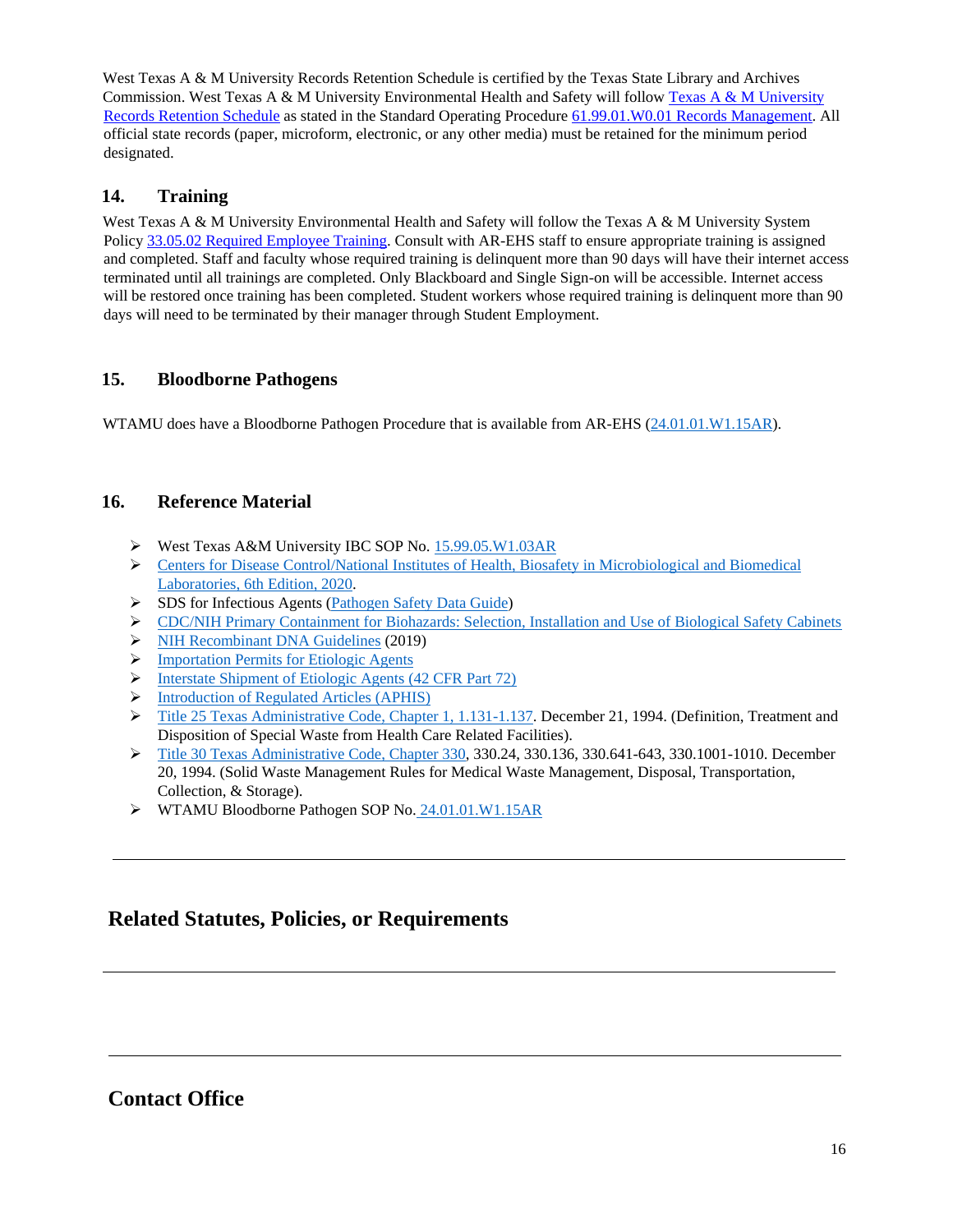WTAMU Academic and Research Environmental Health and Safety (806) 651-2270

# **Appendix A**

<span id="page-16-0"></span>**Animal Waste** - includes carcasses; body parts; whole blood and blood products, serum, plasma and other blood components; and bedding of animals

**Biohazardous Waste** - includes any waste that is infectious or, because of its physical and/or biological nature, may be harmful to humans, animals, plants, or the environment. Biohazardous waste includes:

- $\triangleright$  Animal waste known or suspected of being contaminated with a pathogen.
- $\triangleright$  Bulk human blood or blood products.
- > Microbiological waste.
- $\triangleright$  Pathological waste.
- $\triangleright$  Infectious waste.
- $\triangleright$  Waste products of recombinant DNA biotechnology and genetic manipulation.
- $\triangleright$  Sharps.

**Biological Indicator** - Commercially available microorganism (e.g. spore strips or vials of Bacillus species) that can be used to verify the performance of waste treatment equipment and/or processes.

**Bulk Blood and Blood Products** - Discarded bulk (>100 ml.) blood and blood products (higher primate or human) in a free draining, liquid state; body fluids contaminated with visible blood; and materials saturated or dripping with blood.

**Chemical Disinfection** - the use of a chemical agent such as 10% hypochlorite or EPA-approved chemical disinfectant/sterilant (used according to manufacturer's direction) to significantly reduce biological activity of biohazardous material.

**Deposition in a Transfer Station/Landfill** - means in accordance with Title 30, Chapter 330 of the Texas Administrative Code.